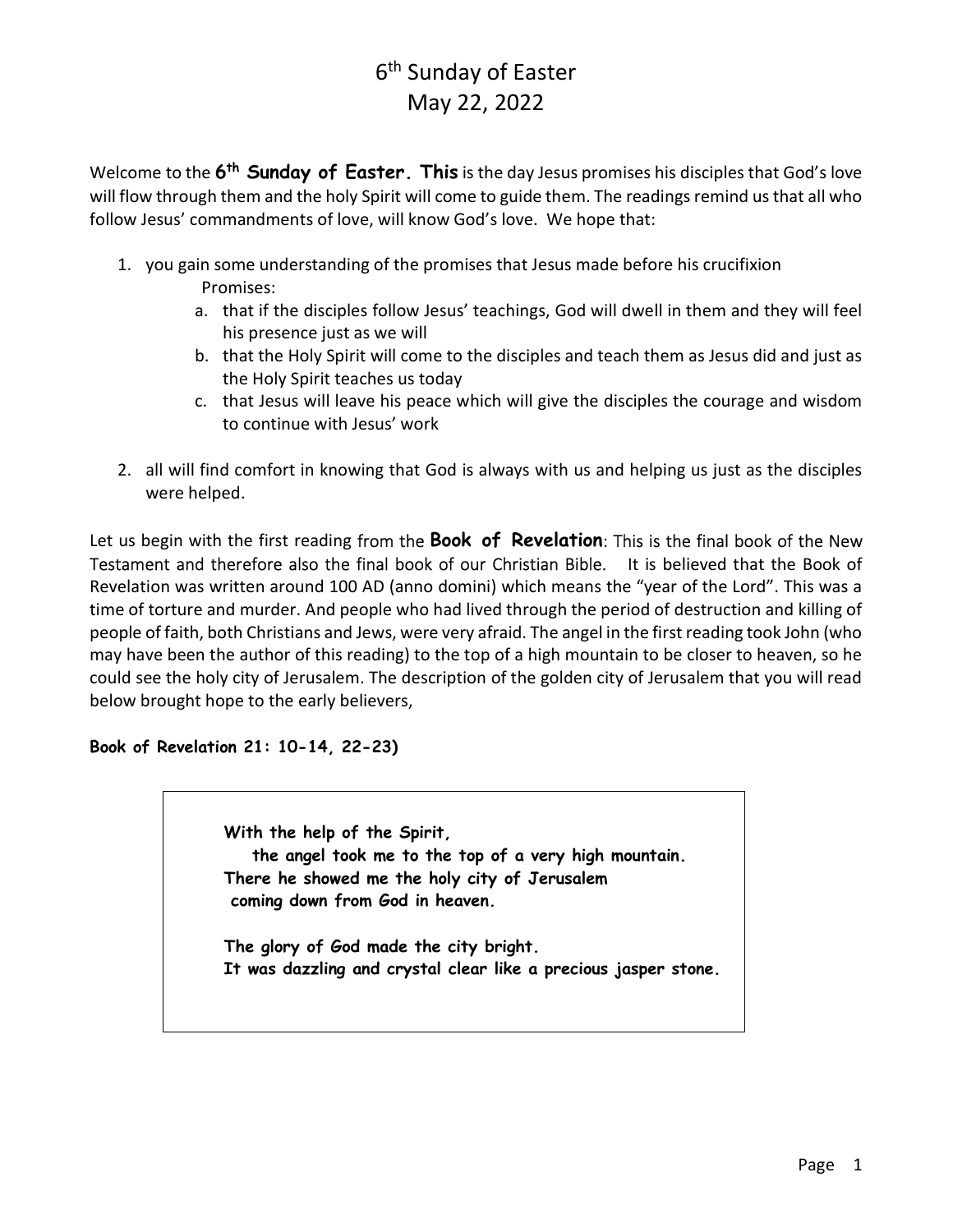

The city had a high and thick wall with twelve gates, and each one of them was guarded by an angel. On each of the gates was written the name of one of the twelve tribes of Israel. Three of these gates were on the east, three were on the north, three were on the south, and the other three were on the west. The city was built on twelve foundation stones. On each of the stones was written the name of one of the Lamb's twelve apostles. I did not see a temple there. The Lord God All-Powerful and the Lamb were its temple. And the city did not need the sun or the moon. The glory of God was shining on it, and the Lamb was its light. . The word of the Lord.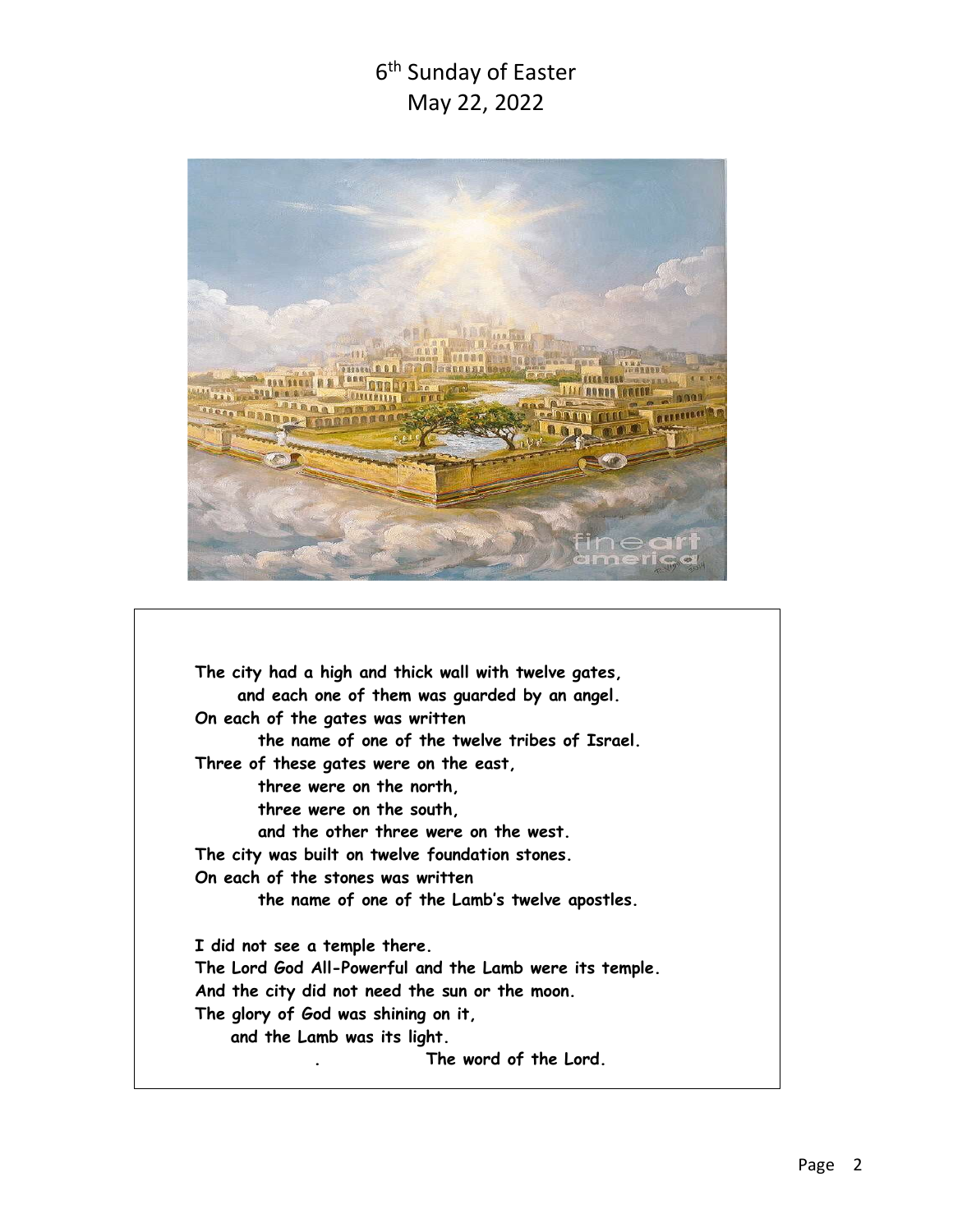The holy city of Jerusalem incorporates the symbols of the 12 tribes of Israel and the 12 Apostles who are represented by the 12 foundation stones. People from the north, south, east, and west were invited into this magnificent city, so the gates were found on the North, South, East, and West in groups of three each. So many important cities such as Jerusalem would have a temple in its center. However this heavenly city needed no temple because it's temple is the "Lord God almighty and the Lamb." There was neither a sun nor a moon to bring light. THE GLORY OF GOD GAVE IT LIGHT AND the lamb, Jesus, was its lamp. This vision gave people of the time hope that the church and God would see them through their difficulties.

The next reading is a Responsorial Psalm (Psalm 67: 1-2, 4,5,7). This psalm is a joyful prayer that reminds us that everyone on earth will learn to follow God and see that his power will save us. The prayer asks God to continue with his blessings so that we will all come to worship him. It should remind us to be thankful for all that he has given us. Think about this and make a list of what you are thankful for.

|    | Thank you God for:                                                                                                                                                                                                |
|----|-------------------------------------------------------------------------------------------------------------------------------------------------------------------------------------------------------------------|
| 1. |                                                                                                                                                                                                                   |
| 2. |                                                                                                                                                                                                                   |
| 3. |                                                                                                                                                                                                                   |
| 4. |                                                                                                                                                                                                                   |
| 5. |                                                                                                                                                                                                                   |
|    | The Responsorial Psalm (Psalm 67: 1-2, 4, 5, 7)<br>R/: O God let all the nations praise you!                                                                                                                      |
|    | Our God, be kind and bless us!<br>Be pleased and smile.<br>Then everyone on earth<br>will learn to follow you,<br>and all nations will see<br>your power to save us.<br>R/: O God let all the nations praise you! |
|    | Let the nations celebrate<br>with joyful songs,                                                                                                                                                                   |
|    | Because you judge fairly                                                                                                                                                                                          |

and guide all nations

R/: O God let all the nations praise you!

Make everyone praise you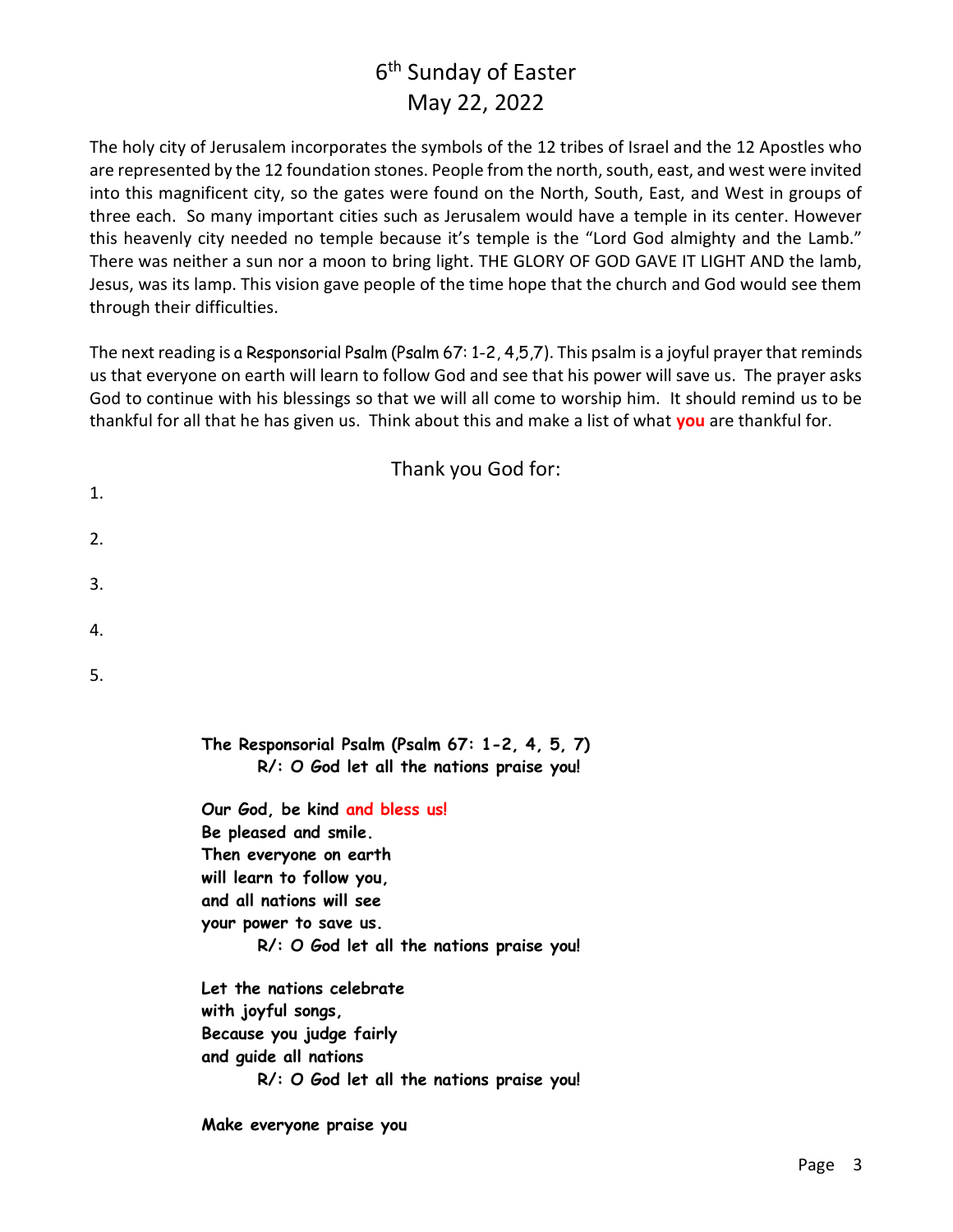and shout your praises.

Pray for his blessings to continue and for everyone on earth to worship our God. R/: O God let all the nations praise you!

Today's Gospel reading is from the Book of John. It begins with Jesus' farewell speech to his disciples. It includes important references to his promises and lets people be not afraid. Jesus is aware that he is soon to be crucified and will not be with them. He tells them what is important and what they must know while he is still here. He promises that God, his father, will send an advocate, the Holy Spirit, who will teach them everything they need to know and remind them of all that Jesus had taught them. He also promises that even though he is going away, he will come back to them.

A reading from the holy gospel according to John (John 14: 23-26)

Jesus said: "If anyone loves me, they will obey me. Then my Father will love them, and we will come to them and live in them. But anyone who doesn't love me, won't obey me. What they have heard me say does not really come from me, But from the Father who sent me. I have told you these things while I am with you. But the Holy Spirit will come and help you, Because the Father will send the Spirit to take my place. The Spirit will teach you everything and will remind you of what I said while I was with you."

Peace I leave with you; my peace I give to you.

Do not let your hearts be troubled or afraid.

…

The gospel of the Lord.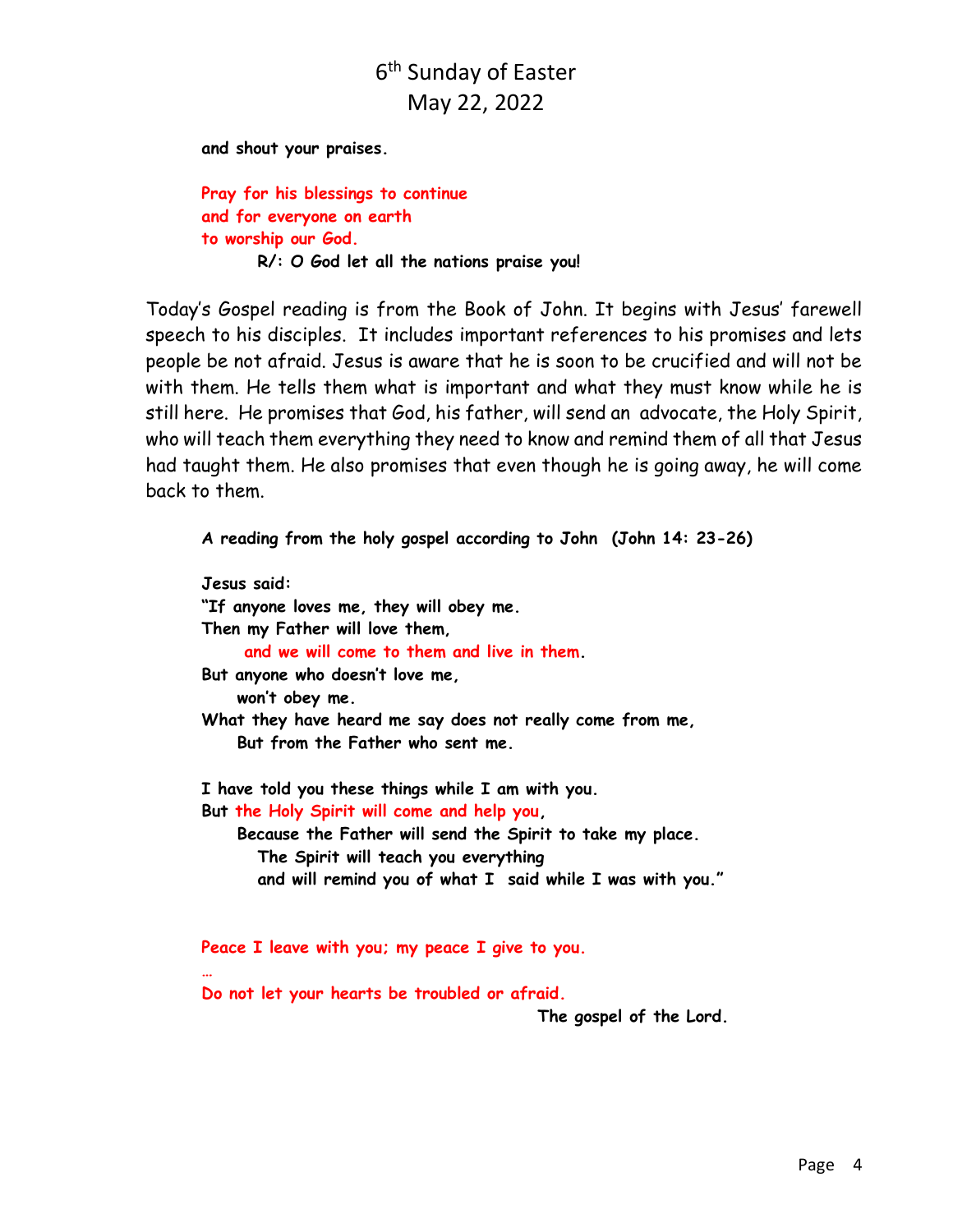The Gospel will give you some understanding of the promises that Jesus made before his crucifixion

- 1. If the disciples follow Jesus' teachings, God will live in them and they will feel his presence.
- 2. The Holy Spirit will come to the disciples and teach them as Jesus did and just as the Holy Spirit teaches us today.
- 3. Jesus will leave his peace which will give the disciples the courage and wisdom to continue with Jesus' work.

#### Questions:

- 1. In the first reading, who is the lamb ?
- 2. Why didn't this heavenly Jerusalem need a sun or a moon for light.
- 3. Do you think you have ever felt Jesus' presence? If yes, how did it make you feel? If not, what can you do to allow Jesus' love to enter so you can feel his presence?
- 4. Why did the disciples need the help of Jesus' peace?